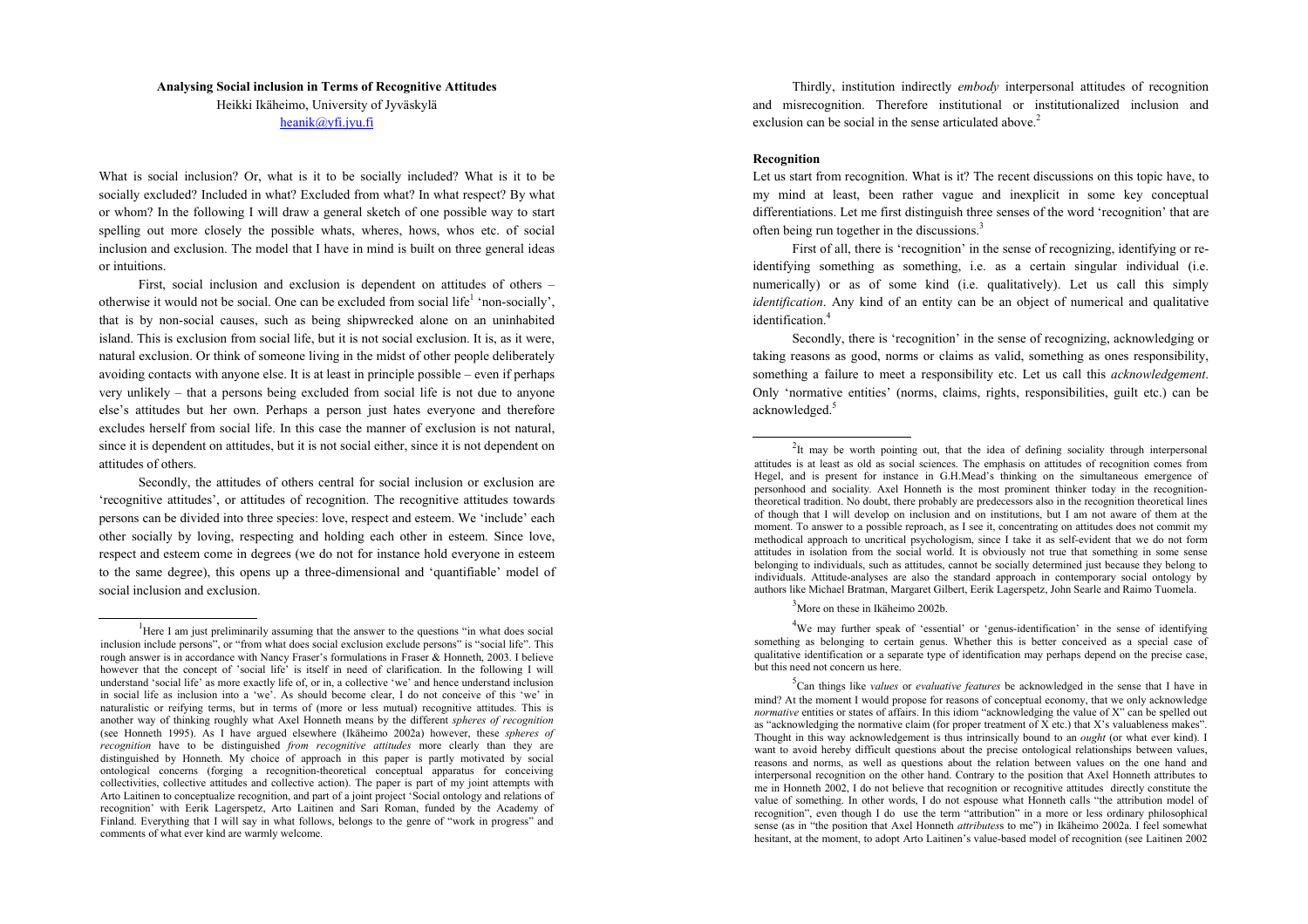Thirdly, there is a sense of 'recognition' in which only persons can be recognized. Let us call this *recognition* and keep it analytically distinct from identification and acknowledgement.

We can usefully divide recognition, or more exactly, the 'recognitive attitude' further into three species: holding in esteem, loving and respecting. Quite often respecting and holding in esteem are not distinguished from each other, and not so rarely love and holding in esteem are run together. But in the senses in which I mean them, they differ from each other in important ways.<sup>6</sup>

 Let us start from *holding in esteem*. The idea expressed by Axel Honneth (Honneth 1995, chapter 5) seems intuitively clear: I hold others in esteem to the extent that I take them as (potentially or actually) contributing positively to my own good or to the good of those third persons whom I care about. Holding in esteem is thus tied to the contributiveness of the recognizee to the good of those 'others' (myself or third persons) that I care about, to her contributive capabilities or achievements<sup>7</sup>

 How does this differ from *loving*? On a concept that distinguishes loving as an attitude from holding in esteem, love is not conditional on the contributiveness of the loved one. In *Rhetorics* (1380b35) Aristotle proposes: "Let loving (*philein*) be defined as wishing for someone what you believe to be good things – wishing this not for your

 $^{6}$ My three-part distinction of the species of the recognitive attitude is very close to the distinction made by Axel Honneth's (see especially Honneth 1995). However, I conceive of love and especially respect to some extent differently from Honneth. I hope the text justifies my particular way or drawing the distinction. On this distinction, see also Ikäheimo 2002a.

<sup>7</sup>The concept of holding in esteem (*Wertschätzung*) that I have in mind is, or is meant to be, the same as the one used by Axel Honneth. It is more demanding than the one used by Arto Laitinen, who holds that we also hold in esteem someone for capabilities and achievements that contribute only to her own good or flourishing. I find this counterintuitive. If I sincerely believe that my being a great solitaire player greatly enhances my personal flourishing, this does not mean that this feature of me is something which others should *hold me in esteem* for. What however seems right, is that if I am a reasonably capable evaluator, others should *respec<sup>t</sup>* me as a judge on what is and what is not good for me. Perhaps respecting me implies in this case, at least, something like not trying to prevent the activity that I think makes me happy. A third thing is caring for what enhances someones flourishing. In terms of recognitive attitudes, this can be analysed in terms of *loving*. Hence, as I see it, we do not hold people in esteem for capabilities and activities that only contribute to their own good, but these are surely relevant for respecting and loving them. Analogously, as I see it, people do not hold *themselves* in esteem for capabilities and achievements that do not contribute to anyone elses wellbeing than their own. Arto Laitinen usefully emphasized in discussion, that this may imply that the list loving, respecting neand holding in esteem may not be exhaustive of recognitive attitudes. I'm inclined to think that this is not a necessary implication of my strategy. There are all kinds of vaguely positive attitudes or attitude-complexes towards others and oneself (take 'admiration'), which are not necessarily distinct recognitive attitudes. But admittedly this question needs more scrutiny. Thanks to Laitinen for discussion on this topic.

own sake but for his – and acting insofar as you can bring them about"(translation according to Vlastos 1981). And in the *Nicomachean ethics* (1166a2) Aristotle says that what people have in mind when they speak of someone who loves, is someone "who wishes and does the good or what is thought to be good to someone for his own sake, or who wishes the other to exist and live for his own sake".<sup>8</sup>

 It seems that what Aristotle means here, can also be spelled out as caring about someone, or being concerned of her life and happiness, for her own sake. 'For her own sake' means, not for the sake of anything else, such as her possible contributions to the happiness or good of someone else. In love the loved one, or her life, happiness or good, is a final end to the one who loves.

 Moreover, love is not conditional on the rationality or power of judgement of the object-person, as the third recognitive attitude, *respec<sup>t</sup>* is. As a recognitive attitude, respect is taking others as rational or equipped with a power of judgement. In this sense, we respect persons *to the extent* that we take them as rational, or according to our estimation of the strength of their power of judgement. The extent that I respect someone, is the extent that I take her judgements seriously, take them as potentially or actually good reasons in my own thinking and setting of goals or ends. Perhaps we might say, that whereas holding someone in esteem is taking her as a *cooperationpartner*, respecting someone is taking her as a *communication-partner* or co-judge.<sup>9</sup>

 Hence, now we have three distinct recognitive attitudes towards persons. All of the recognitive attitudes are clearly positive in the sense, that we *want to* be held in esteem, loved and respected by others, and that we feel somehow deprived when we

 $^{9}$ This concept, let us call it (1) the 'Apel-Habermas-concept', of respect should be distinguished from at least the following three concepts of respect: (2) A concept of respect on which we 'respect' dangerous things such as a stormy sea; (3) one on which we 'respect' each other as rightsbearers; and (4) one on which we 'respect' beings belonging to a species, the normal members of which are rational and therefore deserve respect on the (1) Apel-Habermas-concept. In the way how I see these, (2) is not a personalizing recognitive attitude at all, (3) is more aptly spelled out as an attitude of *acknowledgement* towards the rights in question, which implies an attitude of (1) Apel-Habermas-respect *towards those whose will or attitudes of acknowledgement the right in question embodies, but not necessarily towards the rights-bearer in question*. Finally, (4) is taking the object as potentially, but not actually, deserving (1) Apel-Habermas-respect on a very loose sense of potentiality. On a stricter sense of potentiality it makes good sense to say, that one respects a growing child on the (1) Apel-Habermas-concept both according to her actual rationality and according to her potential rationality. Whether we should yet distinguish between being rational or equipped with a healthy power of judgement, and thus deserving (1) on the one hand, and being capable of acting according to ones judgement on the other hand, is a further question. This introduces the question of akrasia, the weak will and the strong will in the Aristotelian inesenses. Do we not also for instance "respect" in some quite distinct sense those who struggle against their desires and inclinations to act according to what they judge as the right thing to do, i.e. the 'strong willed' types? It may in fact be, that there are still many more types of 'respect' than the four ones mentioned above, but I will leave this difficult field of question to other occasions.

and Laitinen 2003, ch. 5). It seems to me, that for example the claim for *respecting* rational beings cannot be "based" on the value of rationality. Even if people agreed upon that rationality has no value, they could (and I believe should) reasonably think that they deserve respect as judges in this question. Adding the possible addition "if they are right" only makes my point stronger: if (or, if you like, even if) they are right in thinking that rationality has no value, they ought to be respected as judges in this question. In any case am interested to know, if my deliberately evasive formulations still imply some stance on these questions.

<sup>8</sup>I cannot discuss at length now how this 'core meaning' of *philia* (see Vlastos 1981) in Aristotle is related to the distinction between utility-*philia*, pleasure-*philia* and *philia* between the virtuous, which Aristotle makes in the *Nicomachean ethics*. In brief, according to my reading *philia* in its core meaning is an *attitude*, whereas the three types of *philia* mentioned are types of *concrete human relationships*. I have analysed love as a recognitive attitude in relation to attitude-complexes and concrete personal relationships in 'Persoonien välisestä rakkaudesta – lähtökohtia teoriaan' ('On love between persons – outlines of a theory', in Finnish), in Ikäheimo 2003.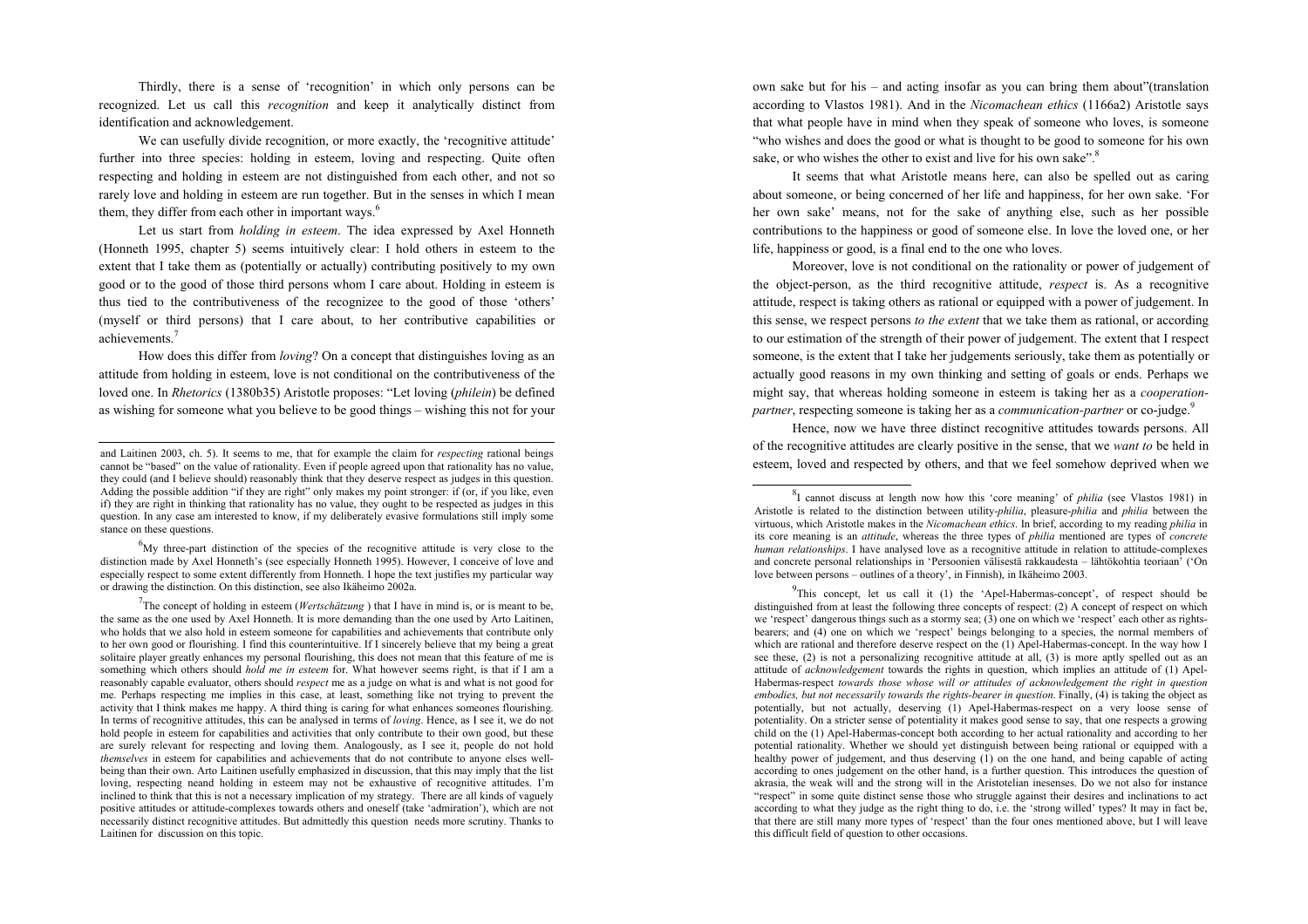are not. Obviously, the experienced recognitive attitudes of others towards oneself have an affect on ones attitudes towards oneself. It's hard to love, respect or hold in esteem oneself without having experienced being loved, respected and held in esteem by relevant others.<sup>10</sup>

 What these three positive attitudes towards someone all share is hence that they are all recognitive attitudes, or attitudes of recognition. But saying this alone is only giving a family name to these attitudes. Why should they have a common name? What is it that they share? To put it in the traditional manner: what is their genus?

 The clue is, that on the concepts that I have sketched, only persons can be (rationally) objects of recognitive attitudes. We do value all kinds of objects, but we – that is, if we are rational – hold only persons in esteem in the sense of taking them as cooperation-partners. It is important to see, that holding someone in esteem as a cooperation-partner is different from valuing something as a good instrument.

 As to love, it is perfectly reasonable to love good wine on some meaning of the word 'love', but as already Aristotle pointed out, there is something irrational or absurd in loving wine in the sense of caring for its happiness for its own sake (*Eudemian ethics*, 1155B29-31). Why? Because nothing is good *for the wine* in the relevant sense. Wine is not capable of being happy or unhappy, and therefore cannot rationally be taken as a final end. On this concept, we rationally love only persons.<sup>11</sup>

Also, on the concept of respect discussed above, we only (rationally) respect persons, since only persons are rational in the sense of being equipped with a power of judgement.

 Do we then first have to know, which entities are persons to be able to (rationally) love, respect and hold in esteem in the relevant senses? This question introduces the notorious other minds problem of "how do we know?" Following thinkers like Hegel, Stanley Cavell or Wilfrid Sellars, the way we encounter each other as persons in the life-world is actually not primarily a question of knowing, but rather one of recognizing.<sup>12</sup> Taking others as having 'minds', as being intentional creatures, in other words, taking others as persons, is *not identifying* them as persons but rather *recognizing* them as persons.

 If loving, respecting and holding in esteem are species, and, as I am inclined to think, *the* species of the recognitive attitude, then taking creatures as persons simply *is*

loving them, holding them in esteem and/or respecting them on the concepts discussed above.<sup>13</sup>

## **Social inclusion**

One important feature of persons of course is, that we think speak and think of them in terms of personal pronouns, such as the 'we'. Wilfrid Sellars has in fact argued that to recognize something or someone as a person is necessarily to think of oneself and her in some sense as belonging to "a community" or a "we".<sup>14</sup> I do not think of myself and the natural objects or artifacts of my environment in terms of a 'we'. But I do think of myself and other persons always in some sense in terms of an actual or potential 'we'. Even my worst enemies belong from my point of view actually to a 'we' in the sense of something like 'we, the enemies to each other', and potentially to a 'we' that is something more and better.<sup>15</sup>

 To put this in terms of social inclusion, to recognize anything or anyone as a persons is to *include* it or her into some kind of a collective 'we', a collective or community with oneself.<sup>16</sup> The 'we', 'collective' or 'community' does here not mean anything stronger, nor anything weaker, than those whom the 'taker' in questions

<sup>14</sup>Sellars writes: "To think of a featherless biped as a person is to think of it as a being with which one is bound up in a network of rights and duties. From this point of view, the irreducibility of the personal is the irreducibility of the 'ought' to the 'is'. But even more basic than this (though ultimately, as we shall see, the two points coincide), is the fact that to think of a featherless biped as a person is to construe its behaviour in terms of actual or potential membership in an embracing group each member of which thinks of itself as a member of the group. Let us call such a group a 'community'. Once the primitive tribe, it is currently (almost) the 'brotherhood' of man, and is potentially the 'republic' of rational beings (cf. Kant's 'Kingdom of Ends'). An individual may belong to many communities, some of which overlap, some of which are arranged like Chinese boxes. The most embracing community to which he belongs consists of those with whom he can enter into meaningful discourse. The scope of the embracing community is the scope of 'we' in its most embracing non-metaphorical use. 'We', in this fundamental sense (in which it is equivalent to the French '*on*' or English '*one*') is no less basic than the other 'persons' in which verbs are conjugated. Thus, to recognize a featherless biped or dolphin or Martian as a person is to think of oneself and it as belonging to a community." (Sellars 1963, 38)

<sup>15</sup>To answer to a question posed to me by Nicholas Smith, I believe that thinking of some people as 'they' in some respect implies thinking them in terms of a 'we' in another respect. Sellars' idea of communities or 'we's as "overlapping" and being "arranged like Chinese boxes" (see the preceding note) makes this point, if I am right.

 $10$ Since taking someone as a relevant other is a recognitive attitude (probably that of respect), the whole story of recognition has to account for a two-way complex of recognitive attitudes. More on this old Hegelian wisdom, see Ikäheimo 2002a.

 $11$ One should note however, that the objects capacity for happiness or unhappiness is only a *necessary condition* for – rationally – loving it/her on the concept of love in question. 'Rationality' here does *not* mean, that it is a *reason* for loving, as contributions are a reason for holding in esteem and as rationality is a reason for respecting. Since loving is taking someone as a *final* end, loving has no further reasons. Looking at this in an Aristotelian way, no reasons can be given for being concerned for ones good or *eudaimonia*, or that of someone else. "X's happiness/eudaimonia is important" is the *content* of the relevant attitude, *not a reason* for having it.

 $12$ See Cavell 1976 and Sellars 1963, 38. Cavell uses the word 'acknowledgement' but does not draw the distinction between recognition and acknowledgement as I do.

<sup>&</sup>lt;sup>13</sup>As I see it, one advantage of this line of thinking is that it allows us to see mental disturbances that we might call *sociopathy* as not being appropriately tuned to the claims that someones being a person makes. It seems to me that serious emotional disturbances like these are not correctly described as not knowing that someone is a person, but rather as incapability of adequately responding to the personhood of others, i.e. as incapability of caring for their well-being for their own sake, as incapability of respecting them and as incapability of holding them in esteem (in opposition to treating them as useful instruments for ones perverse satisfaction or what have you). This is related to Wittgenstein's discussion on "attitudes towards a soul" in *Philosophical Investigations* and elsewhere. In loosely Wittgensteinian terms, incapability of having recognitive attitudes is incapability of participating in the human life form.

<sup>&</sup>lt;sup>16</sup>Understanding recognition as social inclusion is explicitly in view in Axel Honneth's contribution to Fraser & Honneth 2003 (see especially p. 173, 180-9). Also Nancy Fraser's idea of "participation in social life" and "participatory parity" (see Fraser's contributions to the same book) can be, so it seems to me, conceived in terms of social inclusion.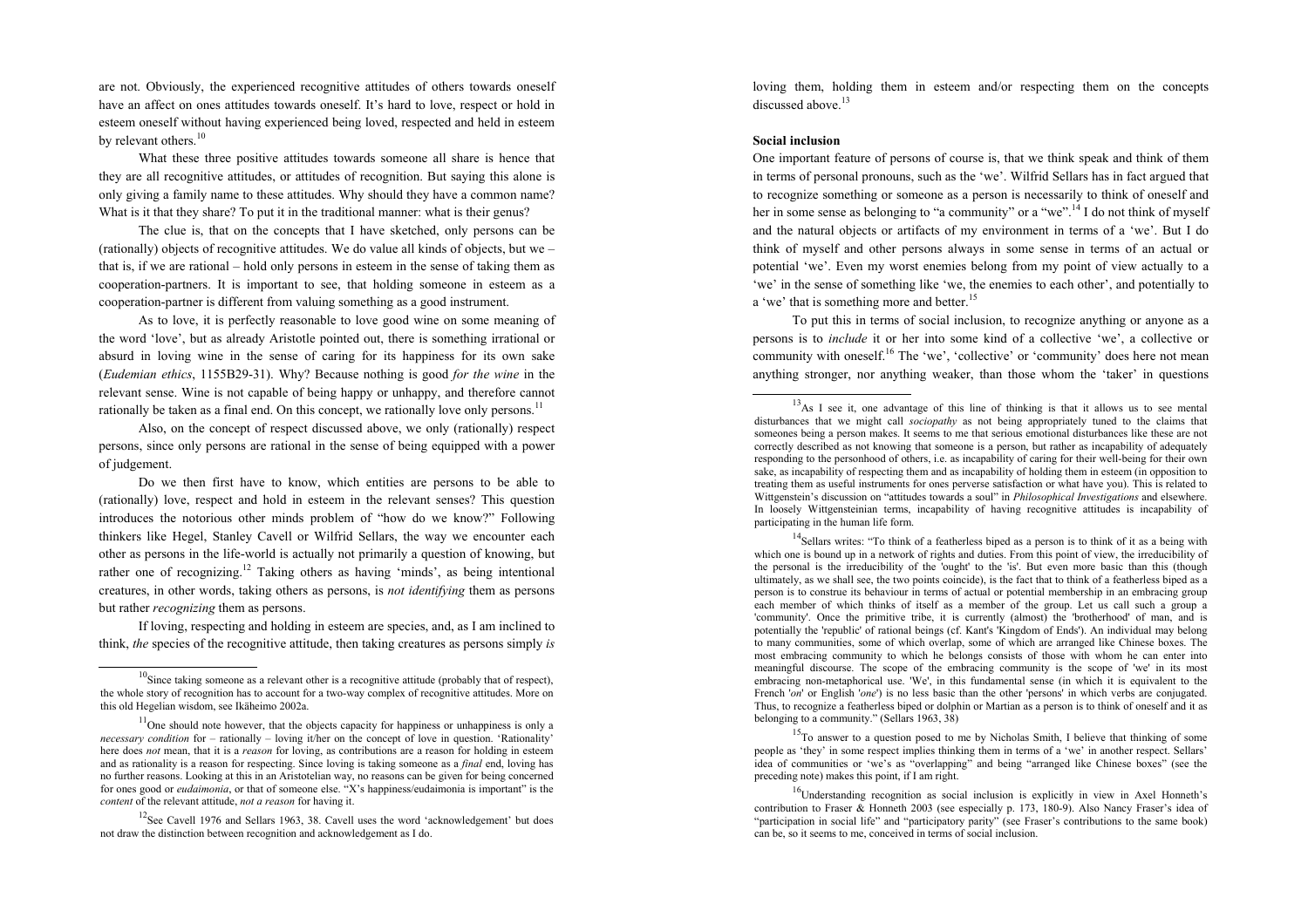loves, respects and/or holds in esteem. Since all these recognitive attitudes allow for quantitative variations – we love, respect and hold in esteem people in different degrees – inclusion into a 'we' is not an either-or-issue, but necessarily a matter of more or less, and it is so on three, at least to some extent independent dimensions. Furthermore, we hold people in esteem and respect them in different issues, and this introduces even more variation in the spheres of quantitatively varying inclusion (and exclusion).

 Let us start from *love*. It seems that loving someone is a very clear case of conceiving the person in question and oneself as belonging to a 'we'. The concerns of those about whom I care for their own sake are to some extent also my concerns. When someone that I love becomes happy, that makes me happy too. And similarly with her unhappiness. To the extent that love is mutual, it makes all the more sense to say that the persons in question think of themselves in some very important sense in terms of a 'we'.

 In the dimension of *holding in esteem*, I include individuals or groups into a 'we' with myself to the extent that I take them as somehow contributing positively to my ends or our shared ends or good.<sup>17</sup> To the extent that the attitude is mutual, it again makes all the more sense to say that the persons in question conceive themselves in some important sense in terms of a 'we', namely as cooperationpartners. Without mutual esteem, there is no genuine cooperation.

 We obviously hold each other in esteem in various degrees in various issues or dimensions. I may take someone as a great cooperation partner in philosophical projects, but someone else as the better cooperation partner in bar hopping. We form partly different cooperation collectives with partly different people for different aims or projects.

 Finally, in the dimension of *respect*, those whom I respect are the ones with whom I am, at least in principle, open to enter into a discussion or discourse of one or the other kind. In other words, respecting others as rational beings, as (potentially or actually) capable of valid judgements, is to include them with oneself into a 'we' of (potential or actual) communication-partners.

 Again, it seems, I can respect different persons in different issues to different degrees. That is, I can take different people as (potentially or actually) capable communication partners in different issues to different degrees. We form partly different communication collectives with partly different people for judging different issues.<sup>18</sup>

 Respecting someone in this sense does not necessarily imply or presuppose that we belong into the same 'we' constituted around common goals, nor does it necessarily imply or presuppose a lot in terms of a deep emotional concern for the happiness of each other, i.e. in terms of love. It just means that to the extent that we respect each other, we are ready to take each others judgements seriously as candidates for validity – we are willing to listen what the other has to say and open to taking each others judgements as reasons for our own judgements.

 To the extent, that we are *also* to some extent a 'we' in the sense of having at least some shared goals, of contributing to something like our common good, and in the sense of caring about the good of each other at least a bit, to this extent respecting each other is to mutually include each other into the community of those who have a say on what exactly it is that our common good consists of.<sup>19</sup> It seems to me that this is in a nutshell what the democratic *ethos* or *Sittlichkeit* consists of.

#### **Institutions**

So far I have wholly bracketed the question of institutions and the obvious fact that social inclusion and exclusion need to be conceived as complex institutional processes or states of affairs.

 Making the recognition-theoretical account of social inclusion plausible then necessitates conceptualizing the relationship of institutions and recognitive attitudes. I take it that *institutions are constellations of social norms regulating action*.<sup>20</sup> The existence of social norms is dependent on the relevant persons *acknowledging* claims for norms as valid norms. The persons who acknowledge a norm, are the ones whose will or attitudes are *embodied* in the norm. This opens the conceptual space for saying that even as institutionalized, inclusion or exclusion are social in the sense of being dependent on the attitudes of others.

 Institutional arrangements or structures, what ever they may be, that exclude certain persons from, say, necessary or humane care when they fall ill or become too old to take care of themselves, exclude them from the community of those whose efforts are taken as socially valuable contributions, or exclude them from collective processes of will-formation, embody the will or attitudes of those whose acknowledgement is constitutive of the norms making up the institutional arrangements or structures in question.

 To make a simple point as simply as possible, in democracies those with the right to vote are more or less directly or indirectly *responsible for* every institutional

<sup>19</sup>See the previous note.

 $17$ It seems, that the further away I am from conceiving the contributions of another in terms of *'our' ends* and the closer I am to conceiving them merely as contributions to *my own exclusive ends*, the further away I am from the 'personalizing' attitude of holding the other in esteem and the closer I am to relating to her instrumentally. Whether this means, that holding in esteem implies also caring for the ends of the other (i.e. love), or respecting the other in the sense of taking her judgements on ends as reasons for myself, is something that requires more scrutiny and discussion, as does the whole problematic of the internal relations between love, respect and esteem.

<sup>18</sup>But isn't taking someone as a good communication partner in fact *holding her in esteem* for her (potential or actual) contributions to the discussion or discourse at issue? In other words, does not

the distinction between *holding in esteem* and *respecting* collapse here? One way of keeping these apart is to think that holding in esteem is taking someone as capable of making valid judgements on *means* (like the expert who knows how to solve the difficult problem that I have posed), and that respecting is taking someone as capable of making valid judgements on *ends* (like the person who has a say also on the agenda). I cannot however follow this thread here.

 $20<sub>c</sub>$  Action' includes also the activities of thinking (conceiving, judging, drawing inferences).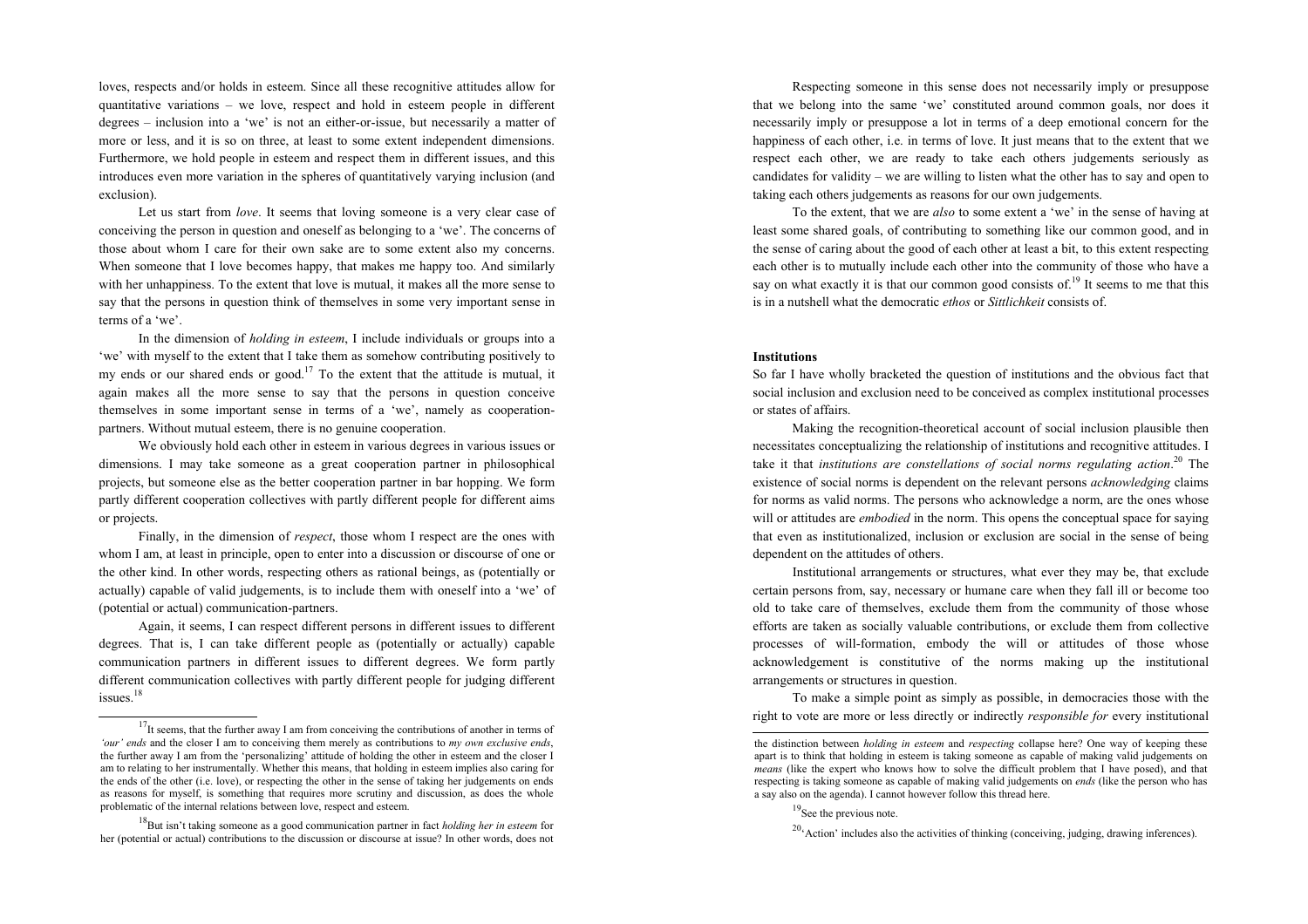arrangement that socially includes or excludes someone. Namely, social inclusion or exclusion is, however indirectly, through the *acknowledgement* constitutive of the institutions, expressive of the attitudes of *recognition* or *misrecognition* towards those who are affected by the institutions.

 This is so because attitudes of acknowledging institutions are in inferential relations with attitudes towards the relevant person. For instance, if I acknowledge an institutional arrangement that lets the starving starve to death, I am *inferentially committed* to the thought that their death is acceptable. The fact that I may never have bothered to explicitly follow the inference from my attitude of acknowledgement to the implied attitude towards the starving, does not release me from blame. Others are licenced to draw the inference and think of me accordingly. My *capability* to draw the relevant inferences – my rationality – does naturally affect the *degree* of my blameworthiness – and my respectability. But to the extent or degree that I command respect as a rational creature, I am responsible for my attitudes, both the 'direct' ones and the inferentially implied ones.<sup>21</sup> In short, institutions are  $-$  however indirectly, though valid inferences from attitudes of acknowledgement – embodiments of love, respect and esteem, or lack of these, between persons. This gives institutional arrangements that include persons in or exclude them from specific forms of social life a *moral* dimension. Since institutions like the World Bank are not natural formations, but – yes – institutions, they are embodiments of someone's attitudes, and hence their possible exclusionary nature may be a moral issue.<sup>22</sup>

We do speak of "institutions recognizing" individuals and groups, and this is unproblematic, if we only understand that this is an abbreviated manner of speech. Literally speaking, institutions do not *have* recognitive attitudes since they are constellations of norms, not intentional creatures, i.e. not persons. Institutions *embody* recognitive attitudes through being constituted out of attitudes of acknowledgement of persons. This is what we have in mind, when we experience specific institutions as 'disrespecting', 'denying esteem' or as 'loveless'. I doubt that any sane person would after a serious consideration expect an institution to literally love anyone. But I believe it does not take a lot of intellectual acrobatics to conceive of institutions as

embodying recognitive attitudes, even that of love, between people.<sup>23</sup>

 From these general premises, we can start analysing forms or measures of social inclusion or exclusion in any institutional arrangements in terms of interpersonal love, respect and esteem.

#### **Should everyone be 'fully' or 'equally' included?**

There are strong moral intuitions in favour of something like the idea that we ought to include everyone fully and equally in social life. Think for example of Nancy Fraser and Axel Honneth, who speak of a moral cum political ideal of everyone being "fullfledged partner[s] to social interaction" (Honneth 1995, 133), or "full member[s] of society" (Fraser 2000, pp. 113-114), or having the chance of "participating on a par with others in social life" (Fraser in Fraser & Honneth 2003, 38), or being "full participating partner[s] in social interaction" (Fraser in ibid., 49).

 Yet, there seems to be something quite unclear in the notions of *fullness* or *equality* in question. If we only have in mind the equality of basic rights, then we may rightly say that someone is 'fully' included into the community of those having basic rights, when she actually is granted *the full package* of basic rights which everyone in the society in question is entitled to (what ever this may be in a given society). In the ideal case, 'full' and 'less than full' are easy to determine: just count the rights granted to each person (what ever 'granting' means). Things of course get already quite a lot murkier when we are speaking of the capacity to actually practice these rights.

 There are however more serious reason why fullness and equality of social inclusion are problematical notions. They are so, when we mean by 'social inclusion' something more extensive than just granting, or being capable of exercising basic rights. This is clearly how Honneth conceives of social inclusion, and also, I believe, how Fraser conceives of it, although her conception is in this respect much less clearly worked out than Honneth's.

 Consider this. There may be nothing or much missing from my life in terms of basic rights, but still I may reasonably experience myself as deprived of essential dimensions of participation in social life. Formulated in the terms discussed above, perhaps I am not taken as someone who has anything much to contribute to the shared goals of my family, local community or my nation. Or perhaps I am not taken

<sup>&</sup>lt;sup>21</sup>To the degree that I am incapable of drawing the relevant inferences, I do not deserve to be included, in the dimension of respect, to the actual 'we' of communication partners. Here it is essential however to distinguish between *actuality* and *potentiality*: Even if I have so far been too careless, inconsiderate or uncultured to draw the relevant inferences, I may well be potentially capable of drawing them. Thinking carefully needs to be learned and my process of education usually requires respect towards me as potentially rational by relevant others (parents, teachers etc.). The basic line of thought on inferential commitments and licences that I am following here comes from Robert Brandom's inferential semantics.

 $22A$  possible objection: why think that the World Bank embodies attitudes and not, say, values? My answer would be: indeed, the World Bank embodies values, but what makes this a potential recognition-issue, is that it embodies *valuations* (i.e. attitudes of persons), and these imply – directly or indirectly – interpersonal attitudes. The purpose of the attitude-analysis is not to leave out other important phenomena like values, value horizons etc., but rather to identify their exact place and role in relation to recognition, acknowledgement etc. Thanks to Nick Smith for taking up the issue.

 $^{23}$ I take it unproblematic to say, that a one of the central motives for institutional arrangements such as the Scandinavian welfare state is genuine love between persons – caring, for other than purely instrumental reasons, for how people fare. Similarly I take it unproblematic to say that the current demolition of welfare states is – partly, not certainly exclusively – understandable as part of a general erosion of attitudes of love between fellow citizens. Why this erosion is taking place, is certainly a complicated question. One direct way of promoting the erosion are the currently fashionable global TV-formats, where ordinary people are made to compete against each other in various zero sum survival games. The implicit (whether intended or unintended) pedagogical message of these formats is that caring for the well-being of others for their own sake is unwise, since it endangers ones own survival. From a Scandinavian perspective at least this seems like straight forward ideological re-programming the youth.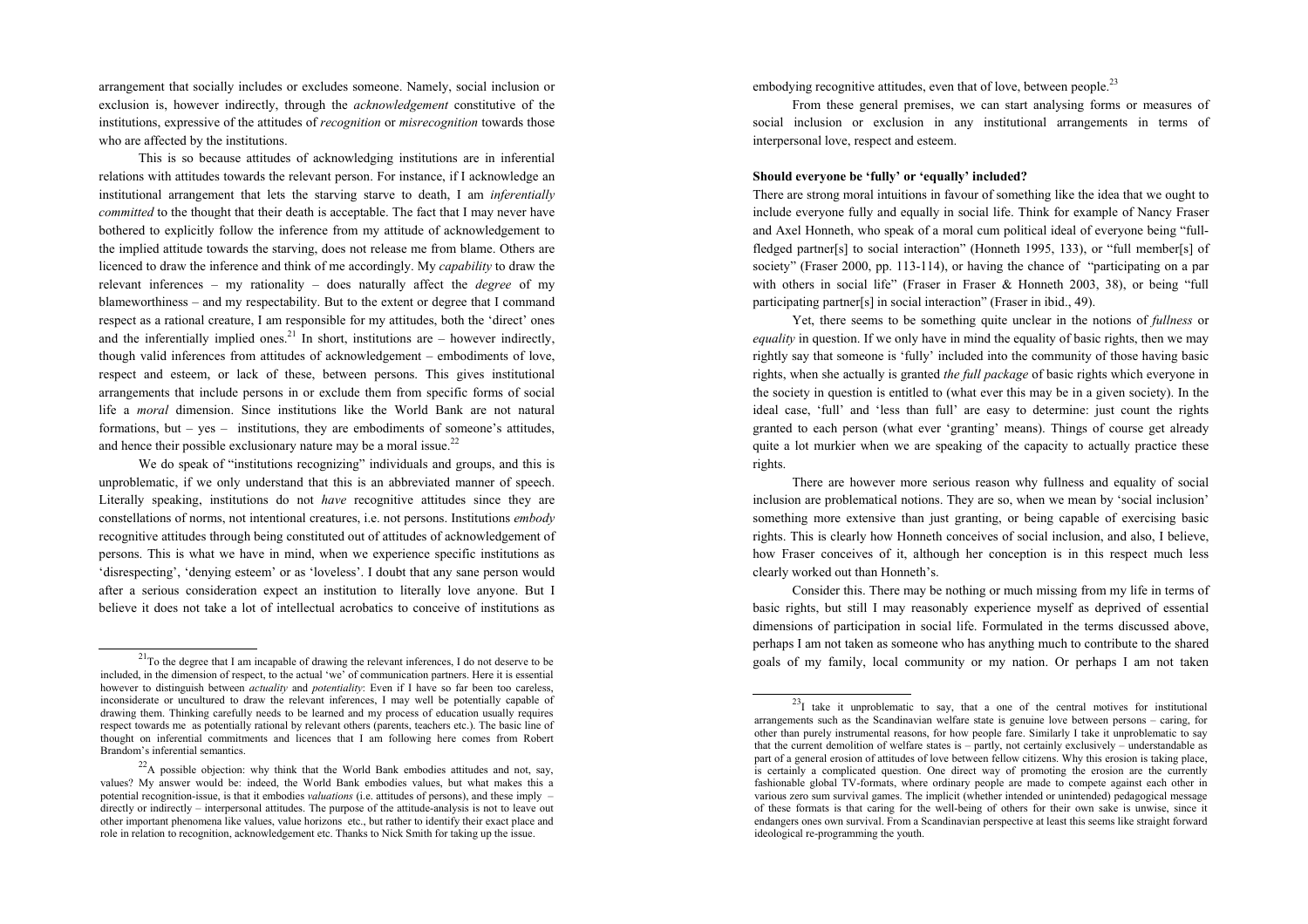seriously as a communication partner in this or that question. Or perhaps I feel that there simply is not enough love in my life. I am an equal rights bearer, but still lonely, isolated, socially excluded.

 One argumentative strategy would be to include all of these dimensions in the necessary social conditions for having the capability, perhaps the psychic strength to practice one's basic rights. But whether one opts for this strategy or not, I believe it is important to analyse these dimensions as such, so as to get a nuanced picture of the experiential dimensions of social exclusion and inclusion.

 How does the ideal of 'fullness' or 'equality' of social inclusion seem from this point of view? Should everyone be equally loved, respected and held in esteem? Obviously not. We may dispute on whether something like a right to be *loved* in general makes sense.<sup>24</sup> But I doubt that there would be any serious dispute on the claim that we do not have a duty to love everyone equally. Nor do I believe that many people would dispute the claim that there is no right to be loved equally.

 If *respec<sup>t</sup>* in the relevant sense is dependent on the level of rationality or the strength of the power of judgement of the object-person, then it clearly does not make sense to say that everyone ought to be respected equally. Rather, everyone ought to be respected according to her particular level or rationality, of her capability to make reasonable judgements and inferences on whatever the issue at hand is. And if potential or actual contributions of different persons simply are not of the same social value, it would clearly be plain irrational and unjust to hold everyone in esteem to the same extent.

 If this is so, then not all cases of non-equal recognition are cases of misrecognition. Which cases are then?

# **Conceptualizing mis-recognition**

In what follows, I do not take any normative stance to the question when a particular case is a case of mis-recognition. Rather, I want to sketch a general taxonomy which should help us to discuss this question in a differentiated and orderly manner. The core idea here is that having a recognitive attitude towards a person is *acknowledging some normative claim or claims that her being a person makes*. These claims, to follow the species of the recognitive attitude are something like "this person ought to be loved", "this person ought to be respected" and "this person ought to be held in esteem".<sup>25</sup> Formally there are four cases (let A be the 'recognizer' and B the 'recognizee'):

 (1) B experiences some claim of her personhood not being appropriately acknowledged by A, and from an objective point of view it is not appropriately acknowledged by A.

 (2) B experiences some claim of her personhood not being appropriately acknowledged by A, but from an objective point of view it is appropriately acknowledged by A.

 (3) B experiences some claim of her personhood being appropriately acknowledged by A, but from an objective point of view it is not appropriately acknowledged by A.

 (4) B experiences some claim of her personhood being appropriately acknowledged by A, and from an objective point of view it is appropriately acknowledged by A.

What does this distinction add up to in terms of recognition and mis-recognition? I believe the following. (1) is a case of an experienced and real attitude of misrecognition. (2) is a case of an experienced attitude of mis-recognition but of a real attitude of recognition. (3) is a case of an experienced attitude of recognition but of a real attitude of mis-recognition.<sup>26</sup> Finally, (4) is a case of experienced and real attitude of recognition.<sup>27</sup>

 The notion of *the objective point of view* is, as such, meant to be neutral as regards to questions about the reality or achievability of such a point of view. It is only meant to save the everyday, essentially important, intuition that my experiences of being recognized or mis-recognized cannot be the sole authority on whether I *really* am recognized or mis-recognized. A theory of recognition that is incapable of conceptualizing this distinction which we in our everyday life always make, is bound

 $^{26}$ To answer to a question posed to me by Nicholas Smith, this is the case of the submissive wife (or husband).

 $^{24}$ I am inclined to say, that it does not. I do not however want to rule out that something like a duty to "try to love" one's neighbours or children may well make sense. We are to some extent responsible for our ways of attending to others. It may be that attending someone appropriately – something like "really looking" as Iris Murdoch put it – is a necessary condition for being moved to love her. And it may well be that parents have at least the minimal duty to attend to their children in the relevant ways, so that they may be moved to love them if they are not already so moved. (See also the following note.) Thanks to Arto Laitinen for emphasising the importance of this question in discussion.

<sup>25</sup>As is evident, I am playing here with a very broad sense of 'normativity' and 'ought'. On this account, normativity differentiates itself into three different types. One type of these, the type

implied in *love* does not, at least uncontroversially (see the preceding note), imply a right: even if there is no right to be loved, we can still say that it is in some sense *wrong* not to love, not to respond lovingly (what ever this in a given case consists of), say, to a helpless infant or to someone in despair. For instance Emmanuel Levinas seems to take something like this even as the primary kind of 'ought'. The idea of an 'ought' which impies no right is related to the paradox of a "command to love".

<sup>&</sup>lt;sup>27</sup>Someone might object that in looking at things only from the point of view of the recognizee and from the objective point of view I have unjustly left out the point of view of the recognizer. My reply is, first of all, that not acknowledging a claim of a recognizee which from the objective point of view ought to be acknowledged, adds up to "an attitude of mis-recognition" *even if* the recognizer thinks that she has appropriately acknowledged all 'real claims' of the recognizee. *Neither* the judgement of the recognizee *nor* that of the recognizer is authoritative in deciding which attitudes are attitudes of mis-recognition. But, secondly, I do not think that I have in fact left out something essential. What I mean is that we never experience, and cannot experience, our *own* attitudes as attitudes of mis-recognition while having them. As I see it, judging ones attitude as an attitude of mis-recognition while having it, would be analogous to sincerely believing that p and, simultaneously, sincerely believing that p is untrue. Most philosophers think this is impossible. We can only acknowledge our mis-recognitions and other mistakes afterwards.